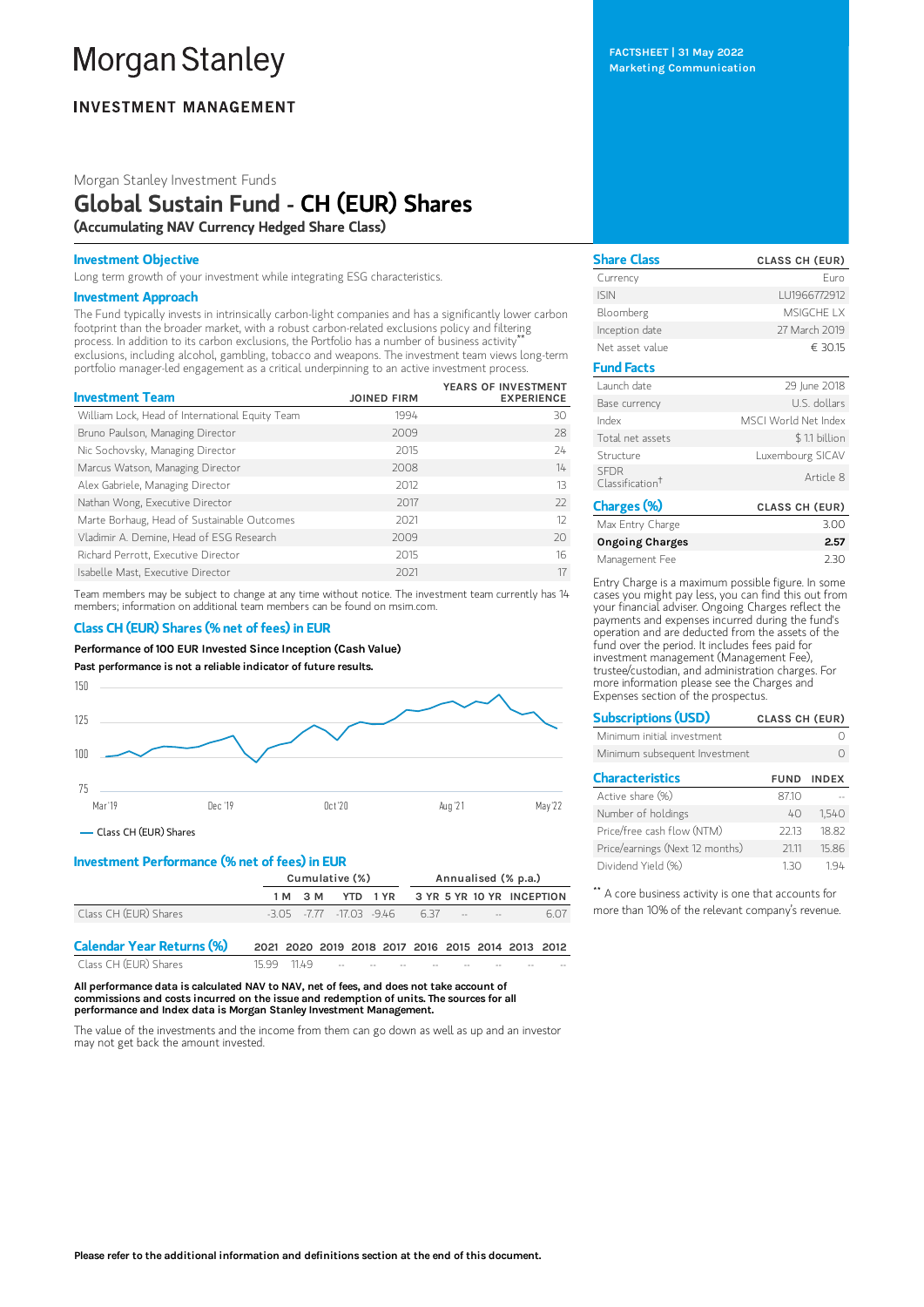## Top Countries (% of Total Net Assets)<sup>1</sup> FUND INDEX United States 71.77 68.31

|  | United Kingdom | 8.52 | 4.45 |
|--|----------------|------|------|
|  | Germany        | 6.57 | 2.28 |
|  | Canada         | 3.42 | 3.69 |
|  | Taiwan         | 2.69 |      |
|  | Hong Kong      | 1.94 | 0.84 |
|  | France         | 1.42 | 3.20 |
|  | Sweden         | 1.36 | 0.97 |
|  | Cash           | 2.37 |      |

| Sector Allocation (% of Total Net Assets) <sup>1,2</sup> | <b>FUND</b>                                                   | <b>INDEX</b> |       |
|----------------------------------------------------------|---------------------------------------------------------------|--------------|-------|
|                                                          | Information<br>Technology                                     | 39.03        | 21.37 |
|                                                          | Health Care                                                   | 26.26        | 13.44 |
|                                                          | Consumer Staples                                              | 11.02        | 7.42  |
|                                                          | <b>Financials</b><br>Industrials<br>Communication<br>Services |              | 13.86 |
|                                                          |                                                               |              | 9.86  |
|                                                          |                                                               |              | 7.51  |
|                                                          | Consumer<br>Discretionary                                     | 1.49         | 10.72 |
|                                                          | Cash                                                          | 2.37         |       |

| Top Holdings (% of Total Net Assets) <sup>3</sup> | <b>FUND</b> | <b>INDEX</b> |
|---------------------------------------------------|-------------|--------------|
| Microsoft Corp                                    | 6.70        | 3.60         |
| Visa Inc.                                         | 5.90        | 0.66         |
| Reckitt Benckiser Plc                             | 5.09        | 0.10         |
| Accenture Plc                                     | 4.70        | 0.35         |
| SAP SF                                            | 4.67        | 0.19         |
| Danaher Corp                                      | 4.46        | 0.32         |
| Thermo Fisher Scientific Inc.                     | 4.23        | 042          |
| Baxter International Inc.                         | 4.15        | 0.07         |
| Abbott Laboratories                               | 3.89        | 0.39         |
| Becton Dickinson and Co.                          | 3.59        | 013          |
| Total                                             | 47.38       |              |

<sup>†</sup> This Fund is classified as an Article 8 product under the Sustainable Finance Disclosure Regulation. Article 8 products are those which promote environmental or social characteristics and which integrate sustainability into the investment process in a binding manner. Before making any decision to invest in the fund mentioned herein, please refer to all the characteristics and objectives of the Fund noted in the current Prospectus and KIID at morganstanleyinvestmentfunds.com.

The MS INVF Global Sustain Fund includes climate- and weapons-related [exclusions,](https://www.morganstanley.com/im/publication/msinvf/material/rsp_msinvf_msfundsuk_global_sustain_en.pdf?1654719758586) the details of which may be found in the Fund's Restriction Screening policy.

<sup>1</sup>May not sum to 100% due to the exclusion of other assets and liabilities. For additional information regarding sector classification/definitions please visit www.msci.com/gics and the glossary at www.morganstanley.com/im. These securities and percentage allocations are only for illustrative purposes and do not constitute, and should not be construed as, investment advice or recommendations with respect to the securities or investments mentioned. 2 p 37

#### Please refer to the Prospectus for full risk disclosures, available at www.morganstanleyinvestmentfunds.com. All data as of 31.05.2022 and subject to change daily.

This is a marketing communication. Applications for shares in the Fund should not be made without first consulting the current Prospectus and the Key Investor Information Document ("KIID"), which are available in English and in the official language of your local jurisdiction at [morganstanleyinvestmentfunds.com](https://www.morganstanley.com/im/msinvf/index.html) or free of charge from the Registered Office of Morgan Stanley Investment Funds, European Bank and Business Centre, 6B route de Trèves, L-2633 Senningerberg, R.C.S. Luxemburg B 29 192. A summary of investor rights is available in English at the same website. If the management company of the relevant Fund decides to terminate its arrangement for marketing that Fund in any EEA country where it is registered for sale, it will do so in accordance with the relevant UCITS rules.

## Share Class CH (EUR) Risk and Reward Profile

| Lower Risk |                                  |  |  | Higher Risk                       |  |
|------------|----------------------------------|--|--|-----------------------------------|--|
|            |                                  |  |  |                                   |  |
|            | <b>Potentially Lower Rewards</b> |  |  | <b>Potentially Higher Rewards</b> |  |

The risk and reward category shown is based on historic data.

Historic figures are only a guide and may not be a reliable indicator of what

- may happen in the future.
- As such this category may change in the future.
- The higher the category, the greater the potential reward, but also the greater the risk of losing the investment. Category 1 does not indicate a risk free investment.
- The fund is in this category because it invests in company shares and the fund's simulated and/or realised return has experienced high rises and falls historically.
- The fund may be impacted by movements in the exchange rates between the fund's currency and the currencies of the fund's investments.

This rating does not take into account other risk factors which should be considered before investing, these include:

- The fund relies on other parties to fulfill certain services, investments or transactions. If these parties become insolvent, it may expose the fund to financial loss.
- Sustainability factors can pose risks to investments, for example: impact asset values, increased operational costs.
- There may be an insufficient number of buyers or sellers which may affect the funds ability to buy or sell securities.
- Investment in China A-Shares via Shanghai-Hong Kong and Shenzhen-Hong Kong Stock Connect programs may also entail additional risks, such as risks linked to the ownership of shares.
- Past performance is not a reliable indicator of future results. Returns may increase or decrease as a result of currency fluctuations. The value of investments and the income from them can go down as well as up and investors may lose all or a substantial portion of his or her investment.
- The value of the investments and the income from them will vary and there can be no assurance that the Fund will achieve its investment objectives.
- Investments may be in a variety of currencies and therefore changes in rates of exchange between currencies may cause the value of investments to decrease or increase. Furthermore, the value of investments may be adversely affected by fluctuations in exchange rates between the investor's reference currency and the base currency of the investments.

#### Additional C Share Classes

| <b>CURRENCY</b> | LAUNCH     | ISIN         | <b>BLOOMBERG</b> |
|-----------------|------------|--------------|------------------|
| <b>ISD</b>      | 27 03 2019 | 111966773050 | MSIGCUS LX       |

#### **DEFINITIONS**

Active Share is a measure of the percentage of stock holdings in a managers portfolio that differ from the benchmark index (based on holdings and weight of holdings). Active Share scores range from 0%-100%. A score of 100% means you are completely different from the benchmark. Active Share calculation may consolidate holdings with the same economic exposure. Bloomberg stands for 'Bloomberg Global Identifier (BBGID)'. This is a unique 12 digit alphanumerical code designed to enable the identification of securities, such as the Morgan Stanley Investment Funds sub-funds at share class level, on a Bloomberg Terminal. The Bloomberg Terminal, a system provided by Bloomberg L.P., enables analysts to access and analyse real-time financial market data. Each Bloomberg code starts with the same BBG prefix, followed by nine further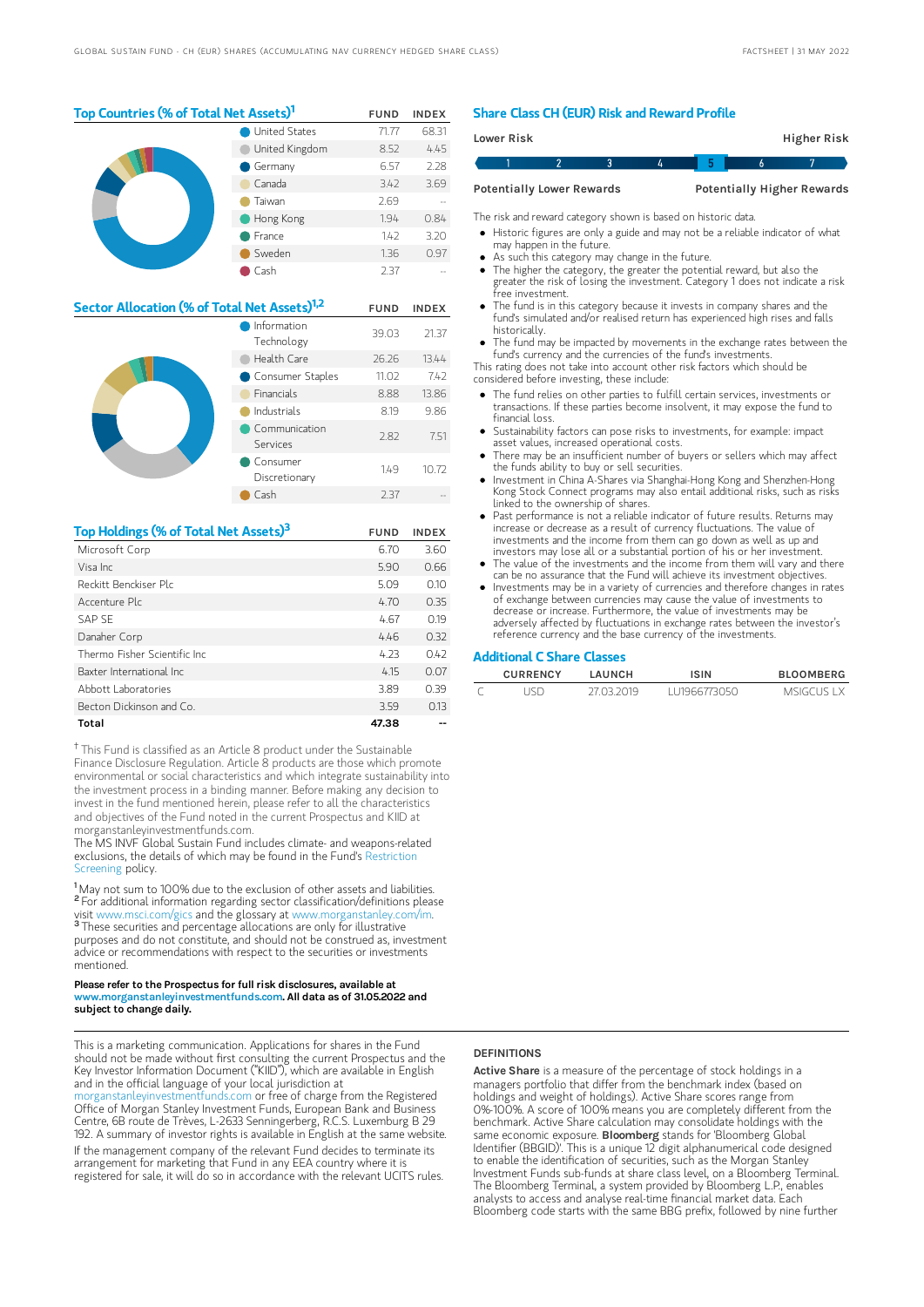characters that we list here in this guide for each share class of each fund. Cash & Equivalents are defined as the value of assets that can be converted into cash immediately. These include commercial paper, open FX transactions, Treasury bills and other short-term instruments. Such instruments are considered cash equivalents because they are deemed liquid and not subject to significant risk of changes in values. Dividend yield is the ratio between how much a company pays out in dividends each year relative to its share price. ISIN is the international securities identification number (ISIN), a 12 digit code consisting of numbers and letters that distinctly<br>identifies securities. **NAV** is the Net Asset Value per share of the Fund (NAV), which represents the value of the assets of a fund less its liabilities. Number of holdings provided are a typical range, not a maximum number. The portfolio may exceed this from time to time due to market conditions and outstanding trades. Price/earnings (P/E) is the price of a stock divided by its earnings per share for the past 12 months. Sometimes called the multiple, P/E gives investors an idea of how much they are paying for a company's earning power. The higher the P/E, the more investors are paying, and therefore the more earnings growth they are expecting. **Price/free cash** flow (NTM) is a ratio used to compare a company's market value to its free cash flow. It is calculated by dividing the company's per-share stock price by its per-share free cash flow. Free Cash flow is calculated by subtracting a company's Capital Expenditures from its Operating Cash flow.

#### INDEX INFORMATION

The MSCI World Net Index is a free float adjusted market capitalization weighted index that is designed to measure the global equity market performance of developed markets. The term "free float" represents the portion of shares outstanding that are deemed to be available for purchase in the public equity markets by investors. The performance of the Index is listed in U.S. dollars and assumes reinvestment of net dividends. The index is unmanaged and does not include any expenses, fees or sales charges. It is not possible to invest directly in an index.

#### **DISTRIBUTION**

This communication is only intended for and will only be distributed to persons resident in jurisdictions where such distribution or availability would not be contrary to local laws or regulations. In particular, the Shares are not for distribution to US persons.

Ireland: MSIM Fund Management (Ireland) Limited. Registered Office: The Observatory, 7-11 Sir John Rogerson's Quay, Dublin 2, D02 VC42, Ireland. Registered in Ireland as a private company limited by shares under company number 616661. MSIM Fund Management (Ireland) Limited is regulated by the Central Bank of Ireland. United Kingdom: Morgan Stanley Investment Management Limited is authorised and regulated by the Financial Conduct Authority. Registered in England. Registered No. 1981121. Registered Office: 25 Cabot Square, Canary Wharf, London E14 4QA, authorised and regulated by the Financial Conduct Authority. Dubai: Morgan Stanley Investment Management Limited (Representative Office, Unit Precinct 3-7th Floor-Unit 701 and 702, Level 7, Gate Precinct Building 3, Dubai International Financial Centre, Dubai, 506501, United Arab Emirates. Telephone: +97 (0)14 709 7158). Italy: MSIM Fund Management (Ireland)Limited, Milan Branch (Sede Secondaria di Milano) is a branch of MSIM Fund Management (Ireland) Limited, a company registered in Ireland, regulated by the Central Bank of Ireland and whose registered office is at The Observatory, 7-11 Sir John Rogerson's Quay, Dublin 2, D02 VC42, Ireland. MSIM Fund Management (Ireland) Limited Milan Branch (Sede Secondaria di Milano) with seat in Palazzo Serbelloni Corso Venezia, 16 20121 Milano, Italy, is registered in Italy with company number and VAT number 11488280964. The Netherlands: MSIM Fund Management (Ireland) Limited, Rembrandt Tower, 11th Floor Amstelplein 1 1096HA, Netherlands. Telephone: 31 2-0462-1300. Morgan Stanley Investment Management is a branch office of MSIM Fund Management (Ireland) Limited. MSIM Fund Management (Ireland) Limited is regulated by the Central Bank of Ireland. France: MSIM Fund Management (Ireland) Limited, Paris Branch is a branch of MSIM Fund Management (Ireland) Limited, a company registered in Ireland, regulated by the Central Bank of Ireland and whose registered office is at The Observatory, 7-11 Sir John Rogerson's Quay, Dublin 2, D02 VC42, Ireland. MSIM Fund Management (Ireland) Limited Paris Branch with seat at 61 rue de Monceau 75008 Paris, France, is registered in France with company number 890 071 863 RCS. Spain: MSIM Fund Management (Ireland) Limited, Sucursal en España is a branch of MSIM Fund Management (Ireland) Limited, a company registered in Ireland, regulated by the Central Bank of Ireland and whose registered office is at The Observatory, 7-11 Sir John Rogerson's Quay, Dublin 2, D02 VC42, Ireland. MSIM Fund Management (Ireland) Limited, Sucursal en España with seat in Calle Serrano 55, 28006, Madrid, Spain, is registered in Spain with tax identification number W0058820B. Switzerland: Morgan Stanley & Co. International plc, London, Zurich Branch Authorised and regulated by the Eidgenössische Finanzmarktaufsicht ("FINMA"). Registered with the Register of Commerce Zurich CHE-115.415.770. Registered Office: Beethovenstrasse 33, 8002 Zurich, Switzerland, Telephone +41 (0) 44 588

#### 1000. Facsimile Fax: +41(0) 44 588 1074.

Australia: This publication is disseminated in Australia by Morgan Stanley Investment Management (Australia) Pty Limited ACN: 122040037, AFSL No. 314182, which accepts responsibility for its contents. This publication, and any access to it, is intended only for "wholesale clients" within the meaning of the Australian Corporations Act. Hong Kong: This document has been issued by Morgan Stanley Asia Limited for use in Hong Kong and shall only be made available to "professional investors" as defined under the Securities and Futures Ordinance of Hong Kong (Cap 571). The contents of this document have not been reviewed nor approved by any regulatory authority including the Securities and Futures Commission in Hong Kong. Accordingly, save where an exemption is available under the relevant law, this document shall not be issued, circulated, distributed, directed at, or made available to, the public in Hong Kong. Singapore: This publication should not be considered to be the subject of an invitation for subscription or purchase, whether directly or indirectly, to the public or any member of the public in Singapore other than (i) to an institutional investor under section 304 of the Securities and Futures Act, Chapter 289 of Singapore ("SFA"), (ii) to a "relevant person" (which includes an accredited investor) pursuant to section 305 of the SFA, and such distribution is in accordance with the conditions specified in section 305 of the SFA; or (iii) otherwise pursuant to, and in accordance with the conditions of, any other applicable provision of the SFA. In particular, for investment funds that are not authorized or recognized by the MAS, units in such funds are not allowed to be offered to the retail public; any written material issued to persons as aforementioned in connection with an offer is not a prospectus as defined in the SFA and, accordingly, statutory liability under the SFA in relation to the content of prospectuses does not apply, and investors should consider carefully prospectates abesited the repriction of them. This publication has not been reviewed by the Monetary Authority of Singapore.

Chile: Neither the Fund nor the interests in the Fund are registered in the Registry of Offshore Securities (el Registro de Valores Extranjeros) or subject to the supervision of the Commission for the Financial Market (la Comisión para el Mercado Financiero). This document and other offering materials relating to the offer of the interests in the Fund do not constitute a public offer of, or an invitation to subscribe for or purchase, the Fund interests in the Republic of Chile, other than to individually identified purchasers pursuant to a private offering within the meaning of Article 4 of the Chilean Securities Act (la Ley del Mercado de Valores) (an offer that is not "addressed to the public at large or to a certain sector or specific group of the public").

Peru: The interests in the Fund have not been and will not be registered in Peru under Decreto Legislativo 862: Ley de Fondos de Inversión y sus Sociedades Administradoras or under Decreto Legislativo 861: Ley del Mercado de Valores (the "Securities Market Law"), and are being offered to institutional investors only (as defined in article 8 of the Securities Market Law) pursuant to a private placement, according to article 5 of the Securities Market Law. The interests in the Fund have not been registered in the securities market public registry (Registro Público del Mercado de Valores) maintained by, and the offering of the Fund interests in Peru is not subject to the supervision of, the Superintendencia del Mercado de Valores. Any transfers of the Fund interests shall be subject to the limitations contained in the Securities Market Law and the regulations issued thereunder.

#### IMPORTANT INFORMATION

EMEA: This marketing communication has been issued by MSIM Fund Management (Ireland) Limited. MSIM Fund Management (Ireland) Limited is regulated by the Central Bank of Ireland. MSIM Fund Management (Ireland) Limited is incorporated in Ireland as a private company limited by shares with company registration number 616661 and has its registered address at The Observatory, 7-11 Sir John Rogerson's Quay, Dublin 2, D02 VC42, Ireland.

This document contains information relating to the sub-fund ("Fund") of Morgan Stanley Investment Funds, a Luxembourg domiciled Société d'Investissement à Capital Variable. Morgan Stanley Investment Funds (the "Company") is registered in the Grand Duchy of Luxembourg as an undertaking for collective investment pursuant to Part 1 of the Law of 17th December 2010, as amended. The Company is an Undertaking for Collective Investment in Transferable Securities ("UCITS").

Applications for shares in the Fund should not be made without first consulting the current Prospectus, Key Investor Information Document ("KIID"), Annual Report and Semi-Annual Report ("Offering Documents"), or other documents available in your local jurisdiction which is available free of charge from the Registered Office: European Bank and Business Centre, 6B route de Trèves, L-2633 Senningerberg, R.C.S. Luxemburg B 29 192. In addition, all Italian investors should refer to the 'Extended Application Form', and all Hong Kong investors should refer to the 'Additional Information for Hong Kong Investors' section, outlined within the Prospectus. Copies of the Prospectus, KIID, the Articles of Incorporation and the annual and semi- annual reports, in German, and further information